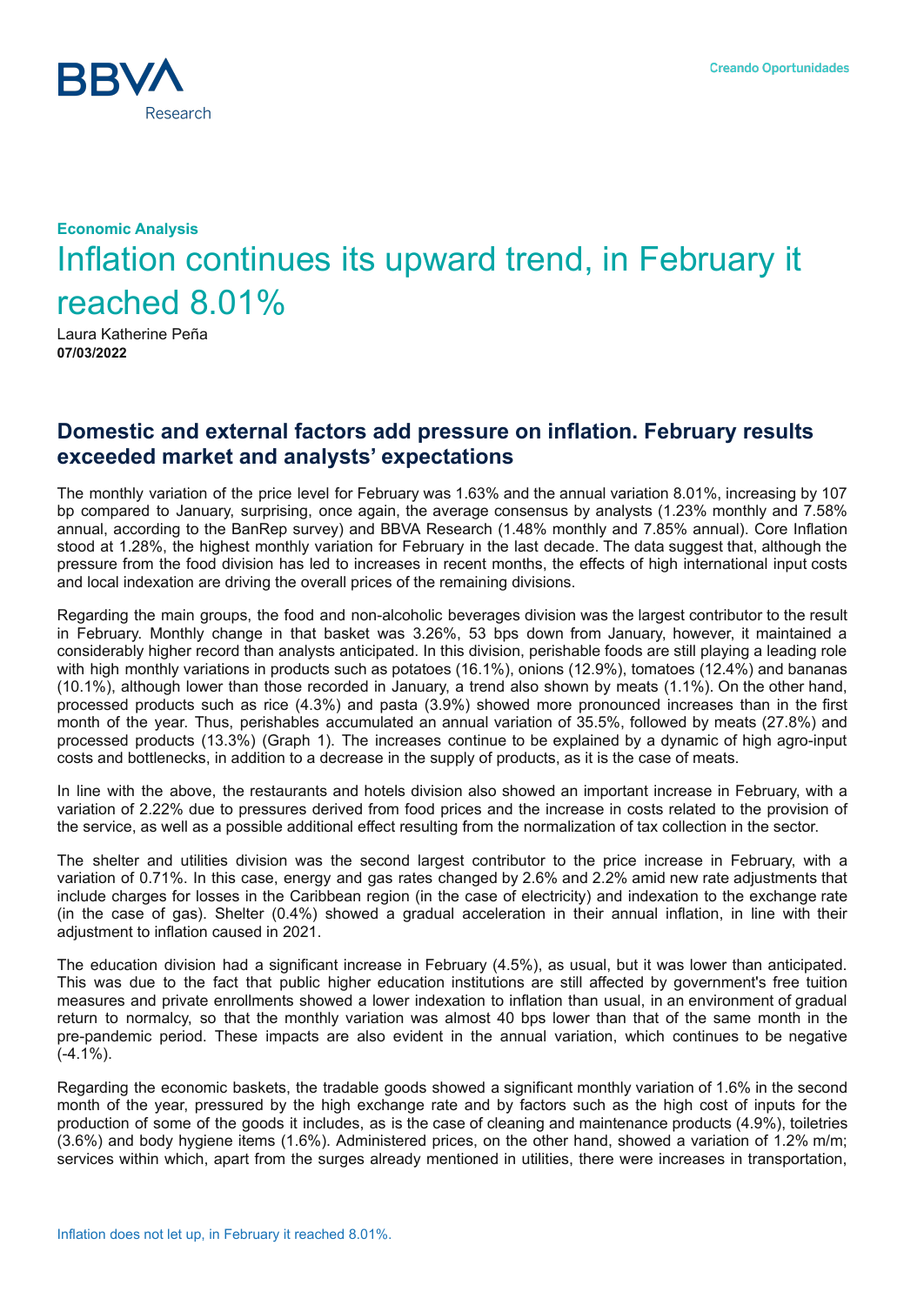

with rises in tolls of 3.2% due to pending increases in some road corridors, followed by urban transportation (1.1%), which finished picking up the increases reported throughout the previous month, mainly in Cali, Armenia, Medellin and Bogota.

As for the basket of non-tradable goods, these reflect a slower increase than that of tradable goods and administered prices, which is associated with a slower reopening some of this sectors, persistent policy measures that moderate price impact and an incipient shift of demand from goods to services, for the time being. Despite the overall result, there are marked differences among its components. On the one hand, some services and goods that are closely related to minimum wage have seen an important increase and their inflation already surpasses the 10% change in minimum wage. On the other hand, shelter, despite starting to increase in price, still shows a low inflation which adds to negative inflation in education to compensate and drive the groups average to its current low levels of 1,5% y/y. This group is expected to continue its gradual trend of normalization in the coming months, in particular after some base effects fade in the second half of the year.

Inflation is expected to remain under pressure in the following months due to the bottlenecks that still remain at the international and local levels, as well as factors inherent to price formation and expectations that are yet to be materialized. In addition to the above, the high uncertainty caused by Russia's invasion of Ukraine has already produced a considerable rise in the prices of several basic goods and threatens to deepen global bottlenecks. On the other hand, the recent appreciation of the exchange rate may moderate the transfer to prices of some factors, especially external ones, and it is expected that with the implementation of the VAT-free day in March, some transitory moderation in the prices of semi-durable goods, especially, will be registered again. Finally, the government's recent measures to reduce tariffs on agricultural products, will bring relief in the medium term to food production costs.

In this context, Banco de la República faces a complex scenario with the combination of a strong upward trend in both total and core inflation, with the risk of greater persistence in global and local shocks and their probability of spilling over to medium-term expectations, and on the other hand, the uncertain effects of the conflict in Europe. In this regard, we maintain our forecast for a rate hike of 150 bps at its next policy meeting.



Graph 1. **FOOD INFLATION AND MAIN COMPONENTS** (ANNUAL CHANGE, %)

## Graph 2. **MAIN INFLATION BASKETS** (ANNUAL CHANGE, %)



Source: BBVA Research with DANE data. Source: BBVA Research with DANE data. (\*) Meal Away From Home